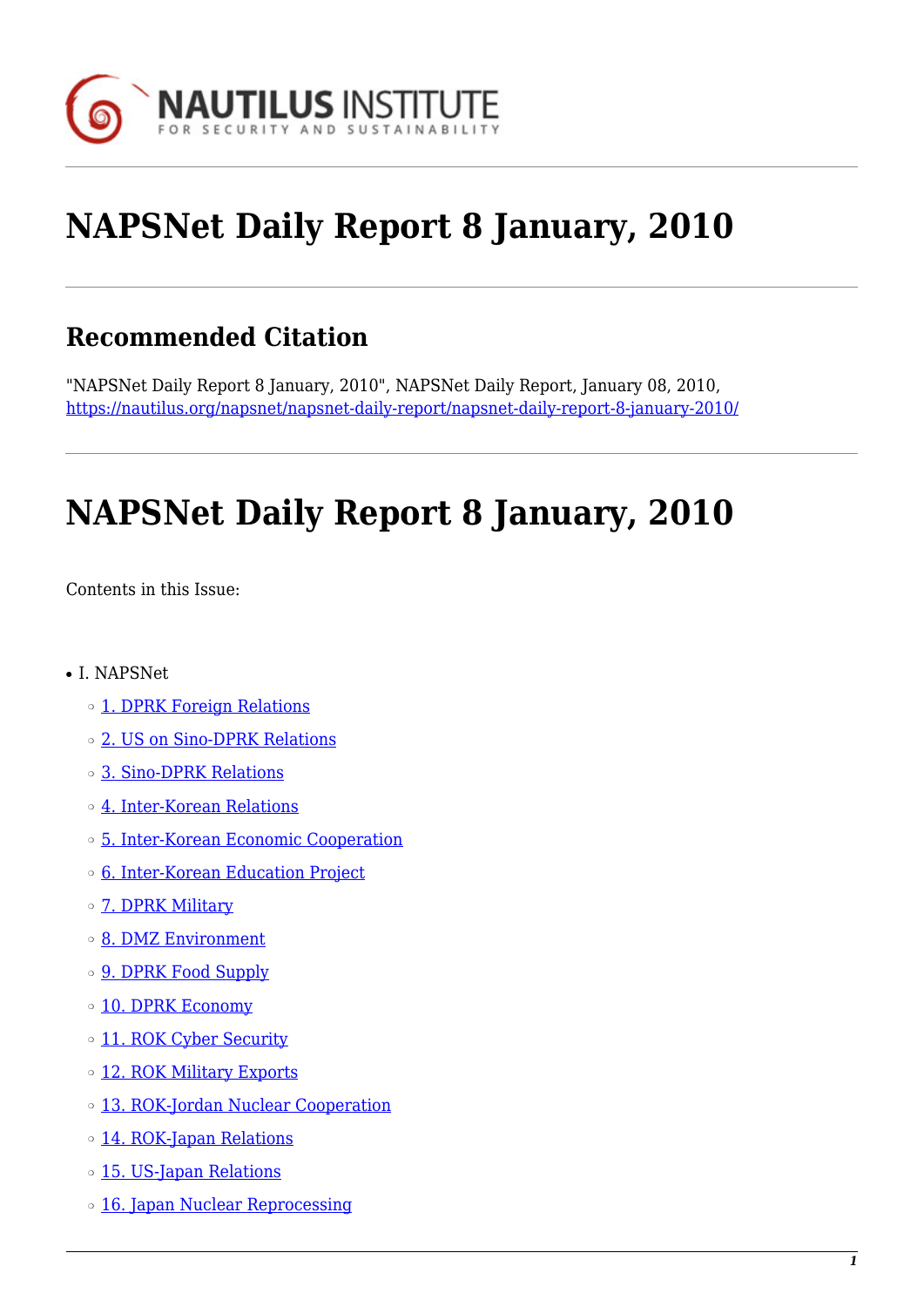- ❍ [17. Japan Whaling Issue](#page-5-3)
- o [18. Japan Territorial Boundaries](#page-6-0)
- o [19. US and Cross Strait Relations](#page-6-1)
- ❍ [20. Sino-Indian Relations](#page-7-0)
- o [21. Hong Kong Government](#page-7-1)
- ❍ [22. PRC Energy Supply](#page-7-2)
- ❍ [23. PRC Human Rights](#page-7-3)
- II. PRC Report
	- o [24. PRC Energy](#page-8-0)
	- ❍ [25. PRC Social Welfare](#page-8-1)
	- o [26. PRC Civil Society](#page-8-2)

[Preceding NAPSNet Report](https://nautilus.org/mailing-lists/napsnet/dr/2010-2/napsnet-daily-report-7-january-2010/)

MARKTWO

## **I. NAPSNet**

## <span id="page-1-0"></span>**1. DPRK Foreign Relations**

Xinhua News ("DPRK WILLING TO IMPROVE RELATIONS WITH HOSTILE COUNTRIES: OFFICIAL NEWSPAPER", Pyongyang, 2010/01/07) reported that an official newspaper of the DPRK reiterated the government's consistent stand to improve and normalize relations with countries that had been in a hostile relationship with it "if they roll back their hostile policies towards it and respect it." The socialism construction of the DPRK was in great need of "a peaceful environment," said an article carried by the Rodong Sinmun daily. The effort to strengthen the DPRK's defense forces was aimed at securing peace for the country's economic construction, the article said.

### <span id="page-1-1"></span>[\(return to top\)](#page-0-0)

## **2. US on Sino-DPRK Relations**

Chosun Ilbo ("U.S. 'WOULD WELCOME CHINA VISIT BY KIM JONG-IL'", 2010/01/07) reported that the US would welcome it if DPRK leader Kim Jong-il visits the PRC, a senior State Department official said Tuesday. Speaking to reporters, he said PRC officials from the prime minister down paid visits to the DPRK last year, and it would be welcome if Kim visits Beijing in return. He added close attention should be paid to what Kim says and how he acts there. That suggests the US thinks it highly likely that Kim is indeed visiting the PRC, as has been widely speculated.

#### <span id="page-1-2"></span>[\(return to top\)](#page-0-0)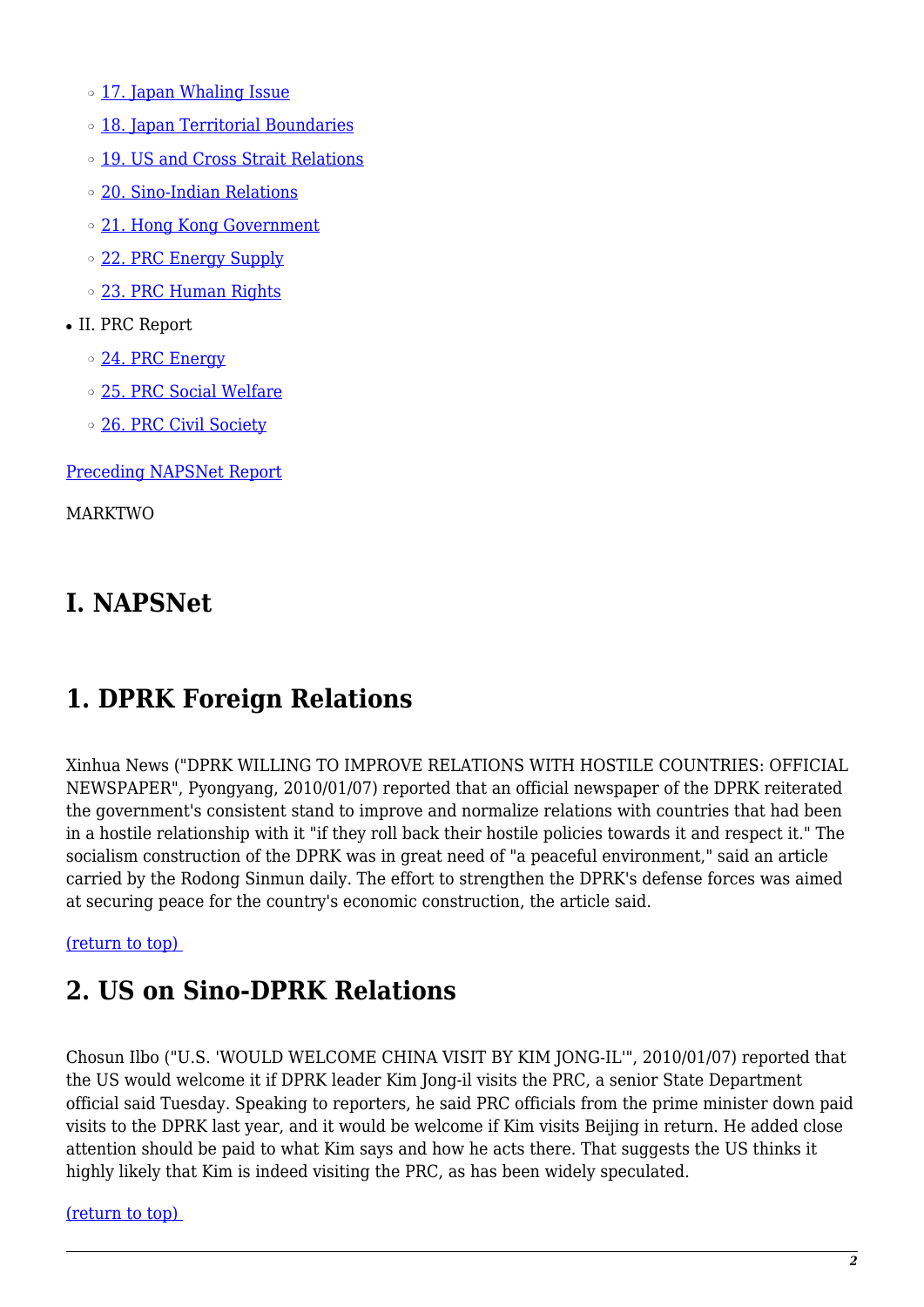## **3. Sino-DPRK Relations**

Kyodo News ("CHINA TO APPOINT LIU HONGCAI AS AMBASSADOR TO N. KOREA ", 2010/01/07) reported that the PRC plans to appoint Liu Hongcai, a deputy head of the International Liaison Department of the Communist Party, as ambassador to the DPRK, replacing Liu Xiaoming, PRC government sources said. Liu Hongcai, 54, is known for being familiar with Japanese affairs. He was posted to the PRC Embassy in Tokyo from 1989 to 1992.

<span id="page-2-0"></span>[\(return to top\)](#page-0-0) 

## **4. Inter-Korean Relations**

Chosun Ilbo ("BEIJING TIPPED AS NEW CONDUIT FOR INTER-KOREAN TALKS", 2010/01/06) reported that the new ROK ambassador to the PRC in late December asked a former senior DPRK official in a closed-door meeting for advice on inter-Korean issues, including the possibility of a summit. Yu Woo-ik asked the official what kind of person DPRK Ambassador to China Choe Jin-su is and whether he has direct links with DPRK leader Kim Jong-il. This sparked speculation that a new "Beijing channel" will allow the two Koreas to discuss matters like an inter-Korean summit. A senior government official said, "Washington and Pyongyang fine-tune major issues... behind the scenes through the North Korea's mission to the UN in New York. It is possible that ambassador Yu will open a hotline in Beijing since both Seoul and Pyongyang are currently calling for dialogue."

Korea Herald ("DP LEADER CALLS FOR INTER-KOREAN SUMMIT", 2010/01/07) reported that the main opposition Democratic Party leader yesterday called on President Lee Myung-bak to push for a summit with the DPRK to discuss a peace treaty to replace the Korean War armistice. "Now is the time for the leaders of the South and the North to meet and discuss a peace treaty as well as the future of the Korean Peninsula," Rep. Chung Sye-kyun said. "The outdated armistice must now be abrogated and replaced with a peace treaty."

#### <span id="page-2-1"></span>[\(return to top\)](#page-0-0)

## **5. Inter-Korean Economic Cooperation**

Korea Times ("HOTEL TO OPEN IN GAESEONG COMPLEX", 2010/01/07) reported that t he fivestory Hannuri Hotel with 101 rooms will open in the joint Gaeseong Industrial Complex in the DPRK as early as March, a spokesman for the hotel said. It will be the first of its kind in the complex. The hotel will accommodate company employees and buyers. "Foreign buyers can stay there for a long time. The hotel will offer a range of services," said Lee Im-dong, secretary general of an association of ROK companies in the complex.

<span id="page-2-2"></span>Yonhap ("S. KOREA GAVE PYONGYANG OFFICIALS MARKET ECONOMY TRAINING IN 2009: source ", Seoul, 2010/01/08) reported that the ROK helped DPRK officials and trade experts receive up-to-date market economy training last year, a source at the Ministry of Strategy and Finance said Friday. The source said 40 DPRK officials were taught about the stock market, supply of consumer goods, light industrial policies, international trade and intellectual property right protection at the PRC's Dalian University in October and November. The ministry, however, said that ROK officials were not directly involved in the training program.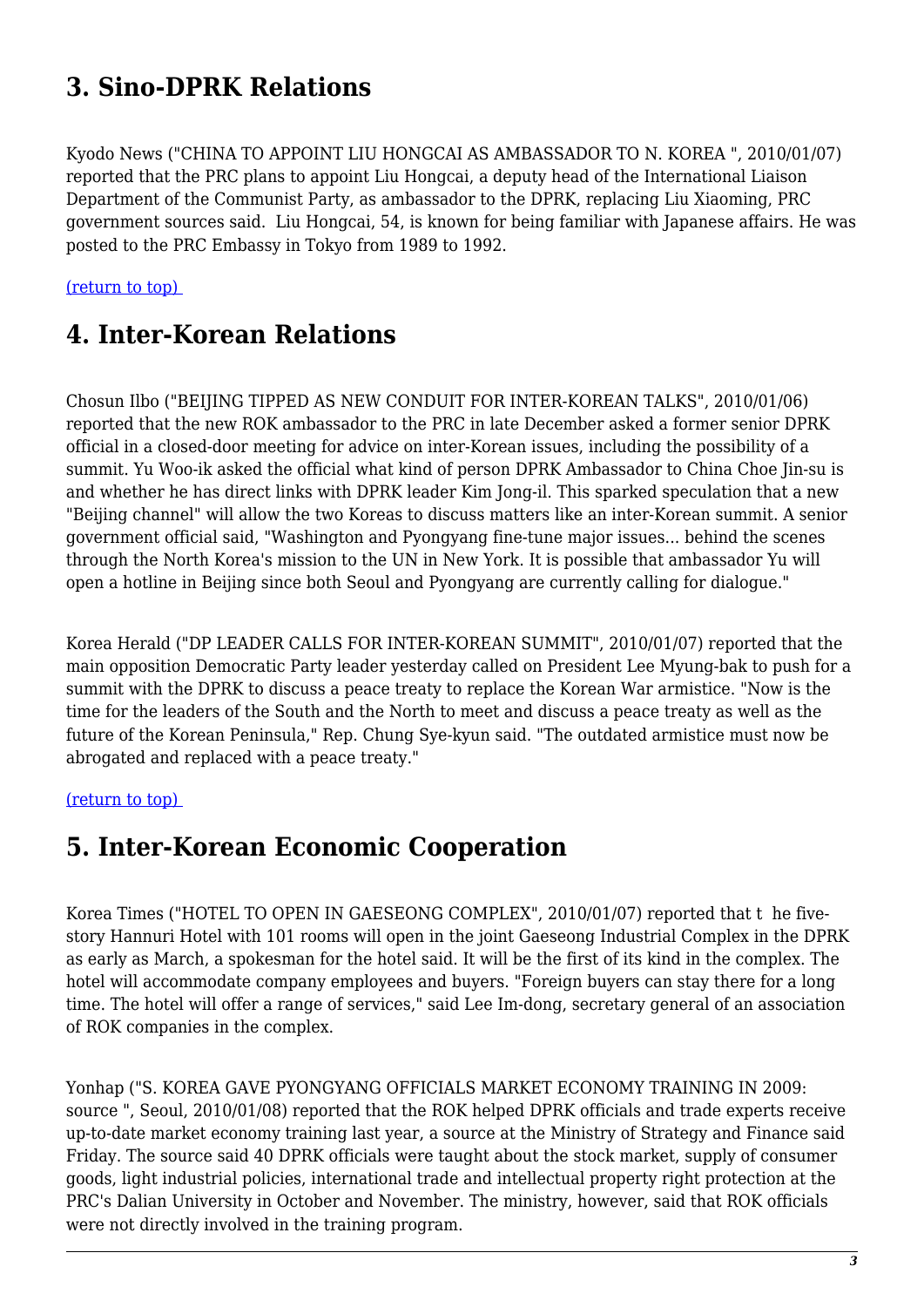### **6. Inter-Korean Education Project**

The Asahi Shimbun ("IN PYONGYANG, SCIENCE GETS A SOUTH KOREAN SPIN", 2010/01/07) reported that after a delay of nearly seven years, a science university jointly established by the two Koreas will finally open its doors in April in the DPRK capital. The Pyongyang University of Science and Technology was originally set to open in 2003, but the standoff over the DPRK's nuclear ambitions caused a delay in those plans. Most of the facilities have been built and the university has already completed its recruitment of students, according to Kim Chin-kyung, president of Yanbian University of Science and Technology, who has been a driving force behind the new university. In the first year, about 200 undergraduates and 100 graduate students will be enrolled. Most classes will be taught in English by 13 professors from the ROK, the United States and Europe.

<span id="page-3-0"></span>[\(return to top\)](#page-0-0) 

## **7. DPRK Military**

Korea Times ("NORTH SHOWS PHOTOS OF ATTACK DRILLS", 2010/01/07) reported that the DPRK has recently carried out military drills apparently aimed at preparing for attacks on the ROK, the DPRK's state television station reported. The Korean Central Television in Pyongyang ran 59 still photos of drills by the 105th Armored Division. The country's leader, Kim Jong-il, visited the base for his first field inspection of 2010 and watched the exercise take place. The exact date of the exercise was not reported. In an indication that the North had directly targeted the South in its exercise, four of the photos showed signs bearing names of ROK cities and highways.

#### <span id="page-3-1"></span>[\(return to top\)](#page-0-0)

## **8. DMZ Environment**

Korea Herald ("MORE ENDANGERED SPECIES SPOTTED IN DMZ", 2010/01/07) reported that dozens of endangered species, almost extinct in the rest of the ROK, were found to be inhabiting the demilitarized zone separating the two Koreas, environment officials here said, as the country seeks to turn the region into an ecological peace belt, according to Yonhap News. Eight near-extinct mammals including the small-eared cat, elk, and 24 endangered birds such as the red-crowned crane were confirmed to be living in the mid-DMZ area according to joint research by Seoul's environment ministry and the National Institute of Environmental Research.

<span id="page-3-2"></span>[\(return to top\)](#page-0-0) 

## **9. DPRK Food Supply**

The Washington Post ("N. KOREAN CURRENCY CRACKDOWN FUELS INFLATION, FOOD SHORTAGES", 2010/01/07) reported that strong-armed currency reform in the DPRK, which has confiscated the savings of small businesses and forbidden the use of foreign money, is now causing runaway inflation and contributing to food shortages, according to several reports from inside the closed state. Outside economists say suspicion about the value of the won has made residents wary,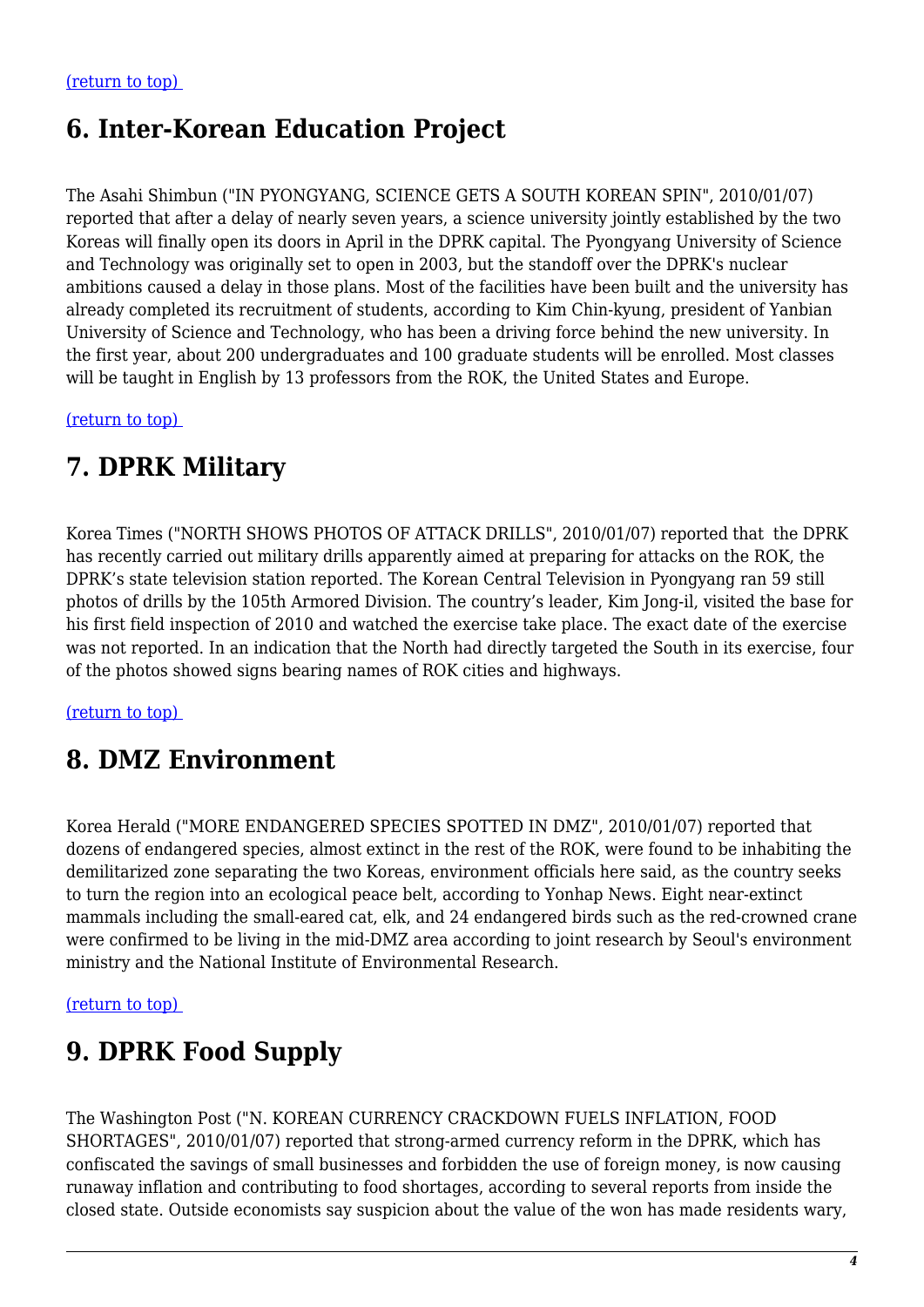increasing economic stagnation and worsening food shortages. The central government held a teleconference in late December with officials in every province, city and county "to discuss how to supply consumer goods to residents in the aftermath of the currency exchange," according to Good Friends.

<span id="page-4-0"></span>[\(return to top\)](#page-0-0) 

## **10. DPRK Economy**

Xinhua News ("DPRK TOP LEADER CALLS FOR BUILDING PROSPEROUS NATION BY OWN STRENGTH", Pyongyang, 2010/01/07) reported that Kim Jong Il, top leader of the DPRK, called for building a powerful and prosperous nation by the country's own efforts with its own technology and resources, the official KCNA news agency said on Thursday. He made the remarks when he visited the construction site of the No. 2 dam of the Ryesonggang Youth Hydropower Station in the North Hwanghae province, the KCNA said, without giving the date of the visit.

### <span id="page-4-1"></span>[\(return to top\)](#page-0-0)

## **11. ROK Cyber Security**

Yonhap ("S. KOREA TO LAUNCH CYBER COMMAND NEXT WEEK", Seoul, 2010/01/08) reported that the ROK will launch a military cyber command next week to tackle the increasing threat of cyber attacks by the DPRK, the defense ministry said Friday. The command, to be led by a one-star general, will begin official duties on Monday, working on Internet hacking prevention, cyber security and restoration of damaged networks. It will also carry out military operations in cyberspace in cases of emergency, the ministry said in a press release.

<span id="page-4-2"></span>[\(return to top\)](#page-0-0) 

## **12. ROK Military Exports**

Korea Times (Jung Sung-ki, "S. KOREA TO TRANSFER UAV, MISSILE TECHNOLOGIES TO UAE", 2010/01/07) reported that the ROK promised to transfer technology for its unmanned aerial vehicle (UAV) to the United Arab Emirates (UAE), following its successful bid to build four nuclear reactors in the Middle East nation, a government source said. Defense Minister Kim Tae-young made the commitment during his visit to the UAE in November to discuss bilateral defense issues as well as to support the landmark \$20 billion deal. Kim also offered to provide key arms technologies related to the homegrown Hyunmoo ballistic and cruise missiles to the UAE as part of efforts to expand defense cooperation between the two countries, he said on condition of anonymity.

<span id="page-4-3"></span>[\(return to top\)](#page-0-0) 

## **13. ROK-Jordan Nuclear Cooperation**

Xinhua News ("S KOREA, JORDAN TO DISCUSS NUCLEAR POWER PLANT PROJECT", 2010/01/07) reported that the ROK and Jordan will discuss Jordan's nuclear power plant construction deal, the Ministry of Foreign Affairs and Trade said. Seoul's deputy foreign minister Lee Yong-joon will meet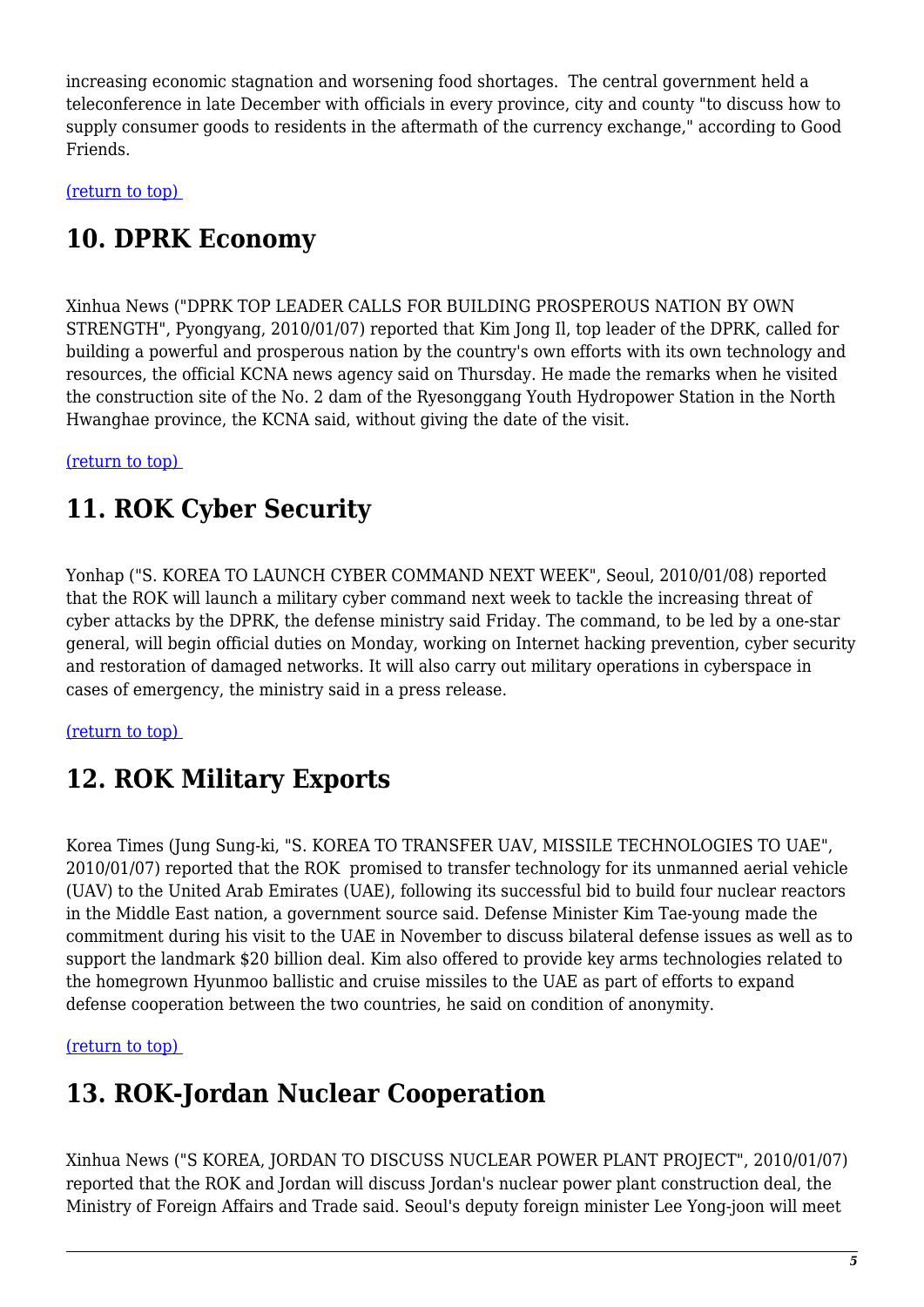with Jordanian officials in a three-day visit to the country starting on Saturday to discuss the construction project, the ministry said. The country is seeking to strike a similar deal with Turkey, according to local media.

<span id="page-5-0"></span>[\(return to top\)](#page-0-0) 

## **14. ROK-Japan Relations**

Kyodo ("JAPAN LIKELY TO CONSIDER JOINT SECURITY DECLARATION WITH S. KOREA", Tokyo, 2010/01/08) reported that Japanese Prime Minister Yukio Hatoyama on Friday expressed his intention to consider crafting a joint security declaration between the governments of Japan and the ROK. ''This is a topic that has come up amid the growing momentum for boosting cooperation between Japan and South Korea...on the occasion of President Lee's visit to Japan,'' Hatoyama said. He added, ''Although various problems lay between Japan and South Korea, the so-called emotional part (feelings) in the two countries has receded to a fair degree.''

<span id="page-5-1"></span>[\(return to top\)](#page-0-0) 

## **15. US-Japan Relations**

The Yomiuri Shimbun ("U.S. TO PUT FUTENMA ON BACK BURNER", 2010/01/08) reported that the United States will soon start talks with Japan aimed at deepening the bilateral alliance without waiting for the dispute over the relocation of a US airfield in Okinawa Prefecture to be resolved, said US Assistant Secretary of State Kurt Campbell. "There are many aspects of our relationship, and we can't put those other dimensions on hold...So we will begin discussions," he said. Campbell said the envisaged talks could include discussions on the idea of issuing a new joint declaration on bilateral security. Campbell described the Japan-U.S. accord reached in 2006 over an alternative site for the Futenma base as "the best approach" to the controversy, urging Tokyo to make "an expeditious decision" about where to build the Futenma replacement facility.

### <span id="page-5-2"></span>[\(return to top\)](#page-0-0)

## **16. Japan Nuclear Reprocessing**

Kyodo News ("REPROCESSED NUCLEAR WASTE TO ARRIVE FROM BRITAIN AROUND MARCH", 2010/01/07) reported that high-level radioactive vitrified waste will arrive in Japan from Britain around March, Japan's four major electric power companies said Wednesday. A total of 28 units of nuclear waste that was packed into solidified glass in Britain will be transferred to the Rokkasho nuclear facility in Aomori Prefecture where it will be stored for 30 to 50 years, and then be buried at a final disposal site. The shipment is the first in a series of consignments from Britain that will bring 850 units to Japan over the next 10 years. Japan had already received 1,310 pieces from France by 2007.

<span id="page-5-3"></span>[\(return to top\)](#page-0-0) 

## **17. Japan Whaling Issue**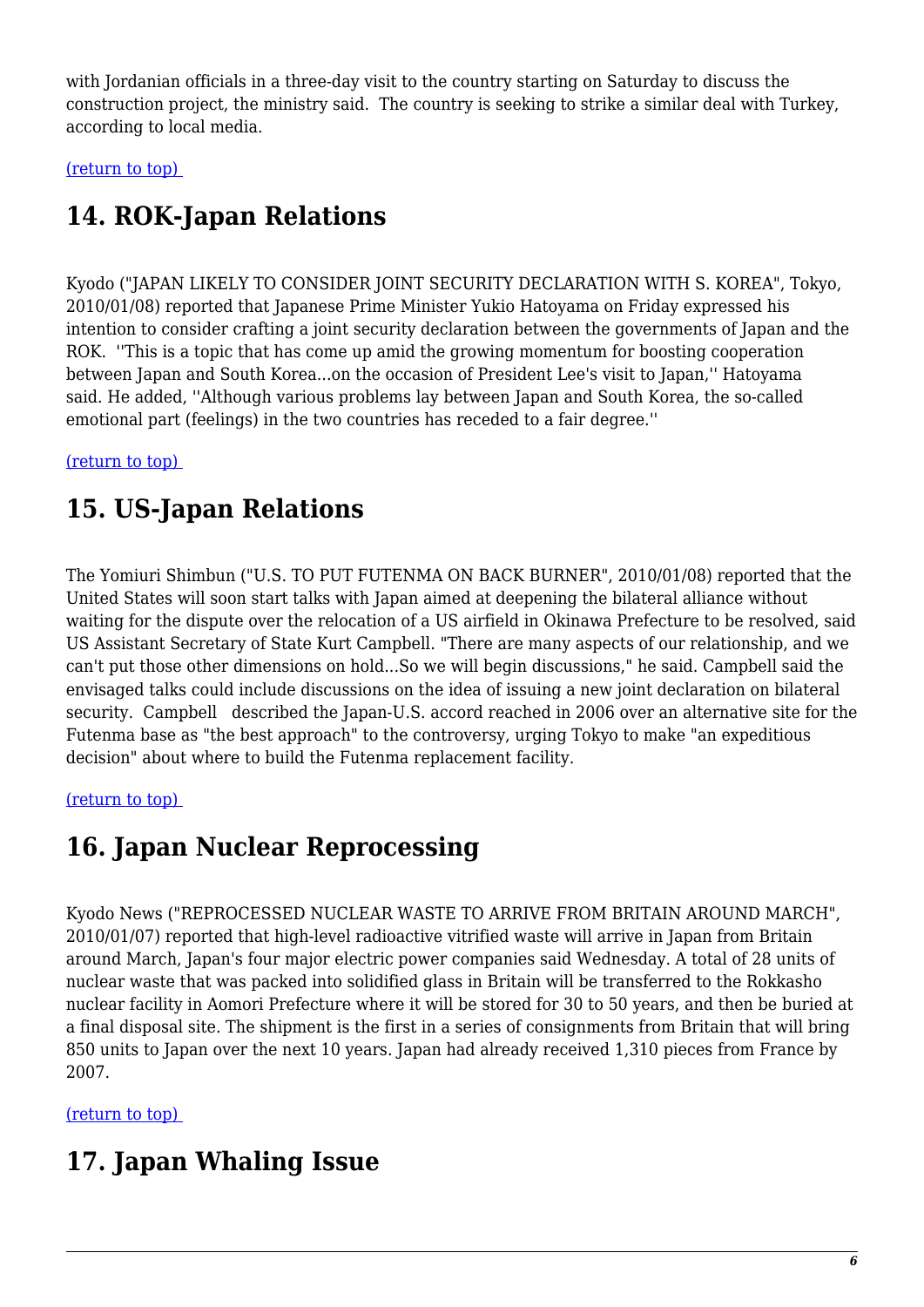Bloomberg ("JAPAN PROTESTS WHALING CLASH AS NEW ZEALAND CALLS FOR PROBE", 2010/01/07) reported that Japan lodged a protest with New Zealand's government over a collision between a Japanese whaling ship and a vessel carrying activists in the Antarctic. New Zealand said it will investigate the incident. "The Japanese government finds this extremely regrettable," Chief Cabinet Secretary Hirofumi Hirano told reporters today in Tokyo. "As the boat that hit our ship was from New Zealand, we have made a strong protest. We strongly demand that nothing like this occurs again." New Zealand will investigate the collision, Foreign Affairs Minister Murray McCully said today.

Agence France-Presse (Talek Harris, "ANTI-WHALING SUPERBOAT SINKS AFTER JAPANESE COLLISION", Sydney, 2010/01/08) reported that the Ady Gil, a high-tech protest boat, sank without trace on Friday after a collision with a Japanese whaling ship. Peter Hammarstedt, first officer of the Sea Shepherd group 's "Bob Barker" ship, said the Ady Gil was abandoned overnight after a tow line snapped en route to an Antarctic research base. "It leaves us with no other option but to re-take up the pursuit of the whaling fleet," he added. "We have no intention of backing down. We will never surrender." Deputy Prime Minister Julia Gillard said Australia's Tokyo embassy had relayed "very strong concerns" over recent developments, including Wednesday's crash and claims the fleet chartered spying flights out of Australia. "Our embassy in Tokyo is making high-level representations to the Japanese government," she said.

### <span id="page-6-0"></span>[\(return to top\)](#page-0-0)

## **18. Japan Territorial Boundaries**

Reuters ("CHINA UNHAPPY OVER REPORTED JAPAN PLANS FOR ATOLL ", 2010/01/07) reported that the PRC said today it was unhappy at reported Japanese plans to build a port on a remote Pacific atoll, which Beijing fears Toyko will use to stake a claim to a large swathe of ocean as an exclusive economic zone. Okinotori, also known as Douglas Reef or Parece Vela, is some 1,700 km south of Tokyo. Japan has already built facilities such as a lighthouse there, and poured in concrete to make sure the atoll does not slip totally beneath the waves. The PRC has said previously that the atoll does not meet internationally recognised criteria to be classed as an island, making claims to the waters and continental shelf surrounding it invalid.

#### <span id="page-6-1"></span>[\(return to top\)](#page-0-0)

## **19. US and Cross Strait Relations**

Reuters ("U.S. CLEARS ARMS SALE TO TAIWAN DESPITE CHINA'S IRE", 2010/01/07) reported that the US has cleared a sale of advanced Patriot air defense missiles to Taiwan despite opposition from the PRC, where a military official proposed sanctioning U.S. firms that sell arms to the island. The US defense department announced the contract late on Wednesday, allowing Lockheed Martin Corp to sell an unspecified number of Patriots, Washington's de facto embassy in Taipei said. The sale rounds out a \$6.5-billion arms package approved under then US President George W. Bush in late 2008, said Wendell Minnick, Asia bureau chief with Defense News . "This is the last piece that Taiwan has been waiting on," Minnick said.

Xinhua News ("CHINA RENEWS WARNING ON U.S. ARMS SALES TO TAIWAN", 2010/01/07) reported that the PRC on again warned the US of the severe consequences caused by its arms sales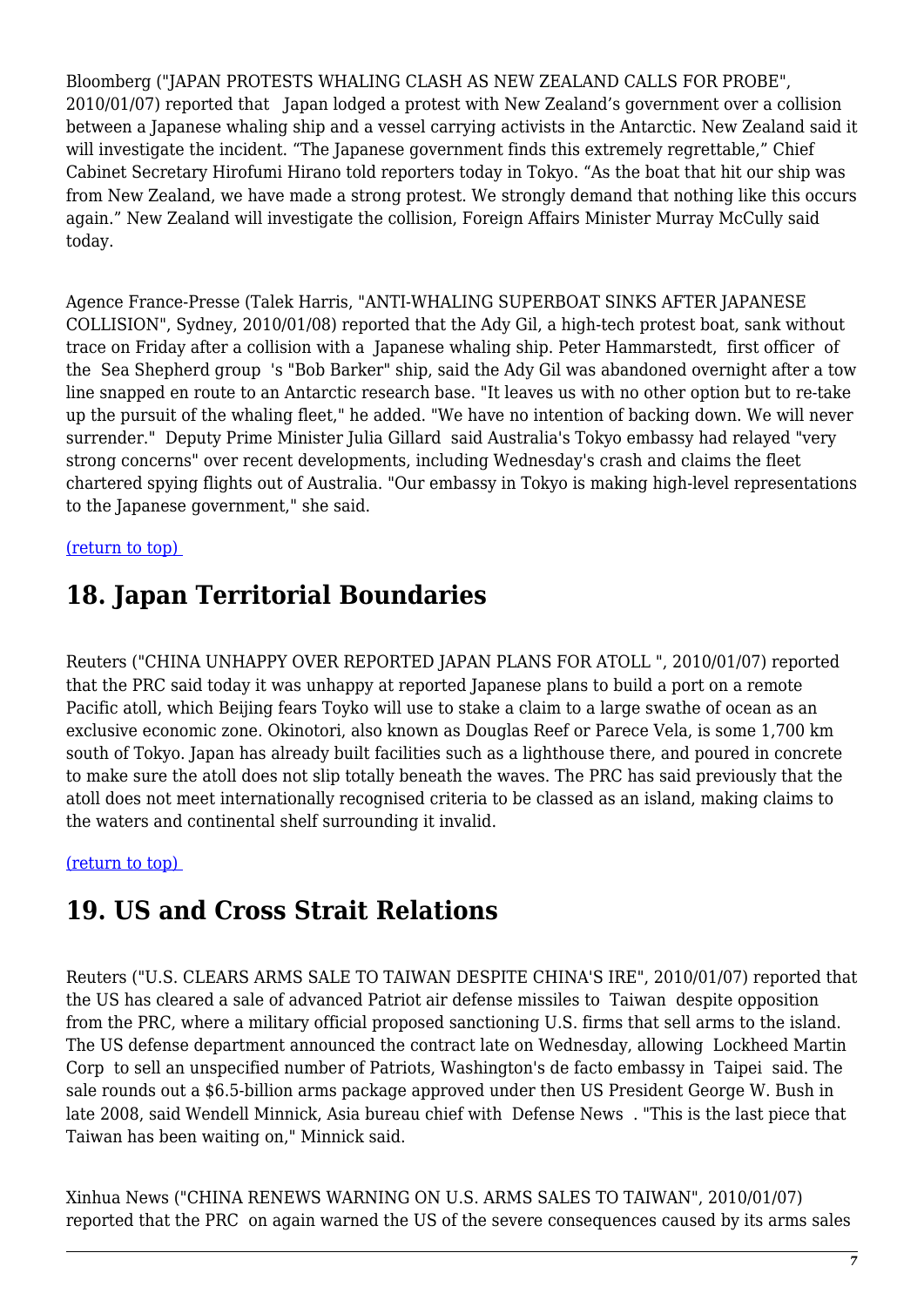to Taiwan, saying the move will undermine Sino-US cooperation. "China firmly opposes arms sales to Taiwan by the United States. Our stance is consistent and clear," said Foreign Ministry spokeswoman Jiang Yu at a regular news briefing. "If the United States insists on taking its own way, that will impose negative impact on the long-term and healthy development ofChina-U.S. relations," said military expert Yang Yi.

<span id="page-7-0"></span>[\(return to top\)](#page-0-0) 

## **20. Sino-Indian Relations**

China Daily ("CHINA, INDIA ANNUAL DEFENSE DIALOGUE UNDERWAY", 2010/01/07) reported that the PRC and India yesterday resumed its annual high-level bilateral talks on defense issues the first time ever that the Indian defense secretary has visited Beijing for the military dialogue between the Asian neighbors. The People's Liberation Army Deputy Chief of General Staff Ma Xiaotian and Indian Defense Secretary Pradeep Kumar jointly presided over yesterday's negotiations, which are expected to last through today. The neighbors agreed on many issues of mutual concern, including "regional security, and relations between the two militaries", according to a press release issued by the Ministry of National Defense.

#### <span id="page-7-1"></span>[\(return to top\)](#page-0-0)

## **21. Hong Kong Government**

Agence France-Presse ("BEIJING WARNS HONG KONG TO PROTEST PEACEFULLY: REPORT", Hong Kong, 2010/01/07) reported that the PRC 's top official in Hong Kong made a rare appeal for pro-democracy protests to remain peaceful as a politician close to the central government warned it will send in troops if the demonstrations get out of hand, a report said. The remarks were made after thousands of people took to the streets on New Year's Day to call for universal suffrage and for the release of jailed PRC dissident Liu Xiaobo . Peng Qinghua, director of the office, warned that "radical" demonstrations would not be tolerated, the South China Morning Post said. "While we respect citizens' expression of various views and demands, we hope these expressions can take place in a rational and peaceful atmosphere," Peng, who rarely comments in public, was quoted as saying in the report.

<span id="page-7-2"></span>[\(return to top\)](#page-0-0) 

## **22. PRC Energy Supply**

Xinhua News ("CHINA'S POWER GENERATION GOES GREENER WITH TOTAL CAPACITY UP 10%", 2010/01/07) reported that the PRC's power generation capacity rose 10.23 percent to 874 million kilowatts by the end of 2009, second only to the US, according to figures. Thermal electricity accounted for 74.6 percent of the total, or 652 million kilowatts, down 1.45 percentage points year on year according to the China Electricity Council. Hydro-power capacity was 197 million kilowatts, or 22.51 percent of the total, up 0.74 percentage points. Wind power capacity nearly doubled in 2009 to 16.13 million kilowatts. Nuclear power capacity was 9.08 million kilowatts, with 23.05 million kilowatts of capacity under construction by the end of last year.

#### <span id="page-7-3"></span>[\(return to top\)](#page-0-0)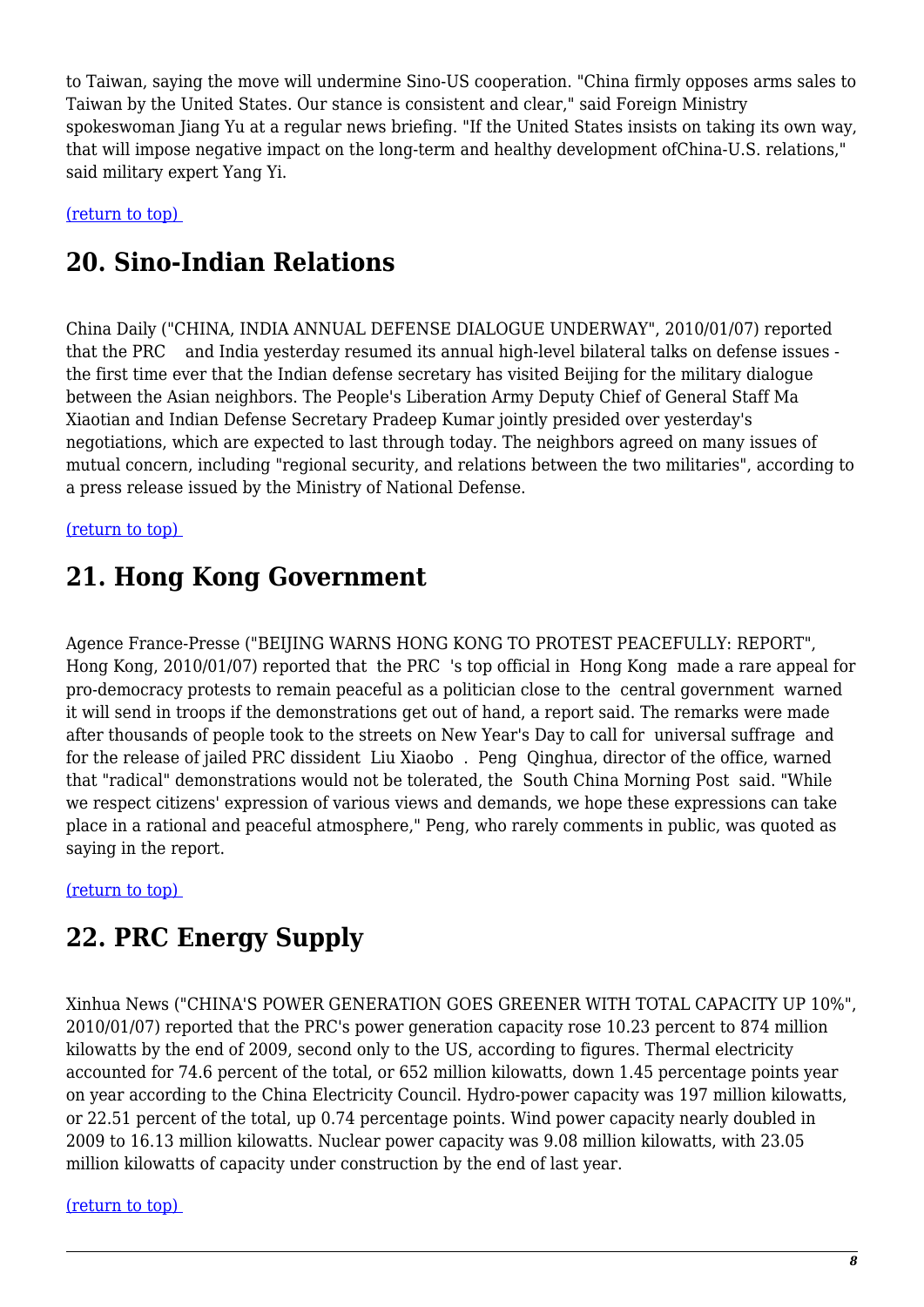## **23. PRC Human Rights**

The Associated Press ("GROUP SLAMS CHINA'S DRUG USER DETENTION CENTERS", 2010/01/07) reported that drug addicts are denied proper treatment in the PRC 's state-run rehabilitation centers and are sometimes beaten and forced to work without pay, a human rights group said. A 2008 law demanding humanitarian treatment and banning punishment of drug users in detention has been poorly implemented, leading to continuing — sometimes lethal — abuse, Human Rights Watch said in a report. "Warehousing large numbers of drug users and subjecting them to forced labor and physical abuse is not rehabilitation," Joe Amon, the New York-based group's director of health and human rights , said in a statement.

[\(return to top\)](#page-0-0) 

### **II. PRC Report**

### <span id="page-8-0"></span>**24. PRC Energy**

Technology Daily ("16 NATIONAL ENERGY R and D CENTERS ESTABLISHED", 2010/01/07) reported that National Energy Bureau announced the establishment of 16 national energy research and development (R and D) centers today in Beijing. These centers involve nuclear power, wind power, highly-efficient power generation and transmission and other major energy industries and areas.

<span id="page-8-1"></span>[\(return to top\)](#page-0-0) 

## **25. PRC Social Welfare**

Xinhua News ("GUANGXI 163 MILLION RMB HELP NEEDY PEOPLE", 2010/01/07) reported that Ministry of Civil Affairs and Ministry of Finance have recently allocated maintenance grant of 163 million RMB to needy people suffering from winter disaster in Guangxi province. Guangxi local finance also provided 10 million RMB for support. Now these grant has been allocated and the needy people may receive it before spring festival.

<span id="page-8-2"></span>[\(return to top\)](#page-0-0) 

## **26. PRC Civil Society**

Xinhua News ("CHINA USA UNIVERSITY STUDENTS CO-LAUNCH SOCIAL SERVICE PROJECT", 2010/01/07) reported that 2010 Harvard & Peking University PRC Winter Social Service Project was formally launched in Beijing recently. Nearly 60 university students from Harvard, Peking University, Inner Mongolia University will carry out social service, education aid, and research in primary schools in Beijing and Inner Mongolia, to understand primary education status of different groups in the PRC.